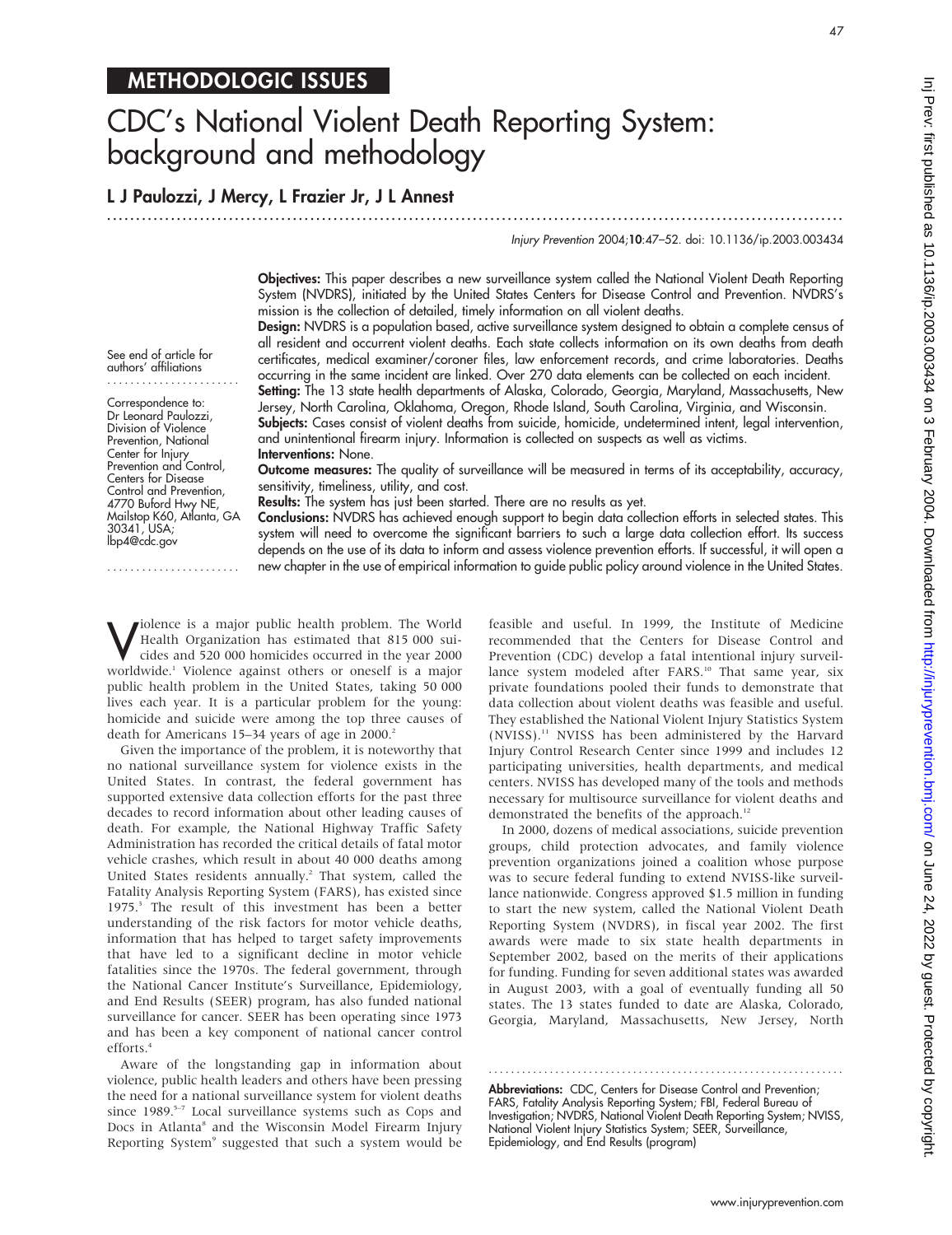Carolina, Oklahoma, Oregon, Rhode Island, South Carolina, Virginia, and Wisconsin.

This paper provides details about the goals and methods of the NVDRS.

#### GOALS AND RATIONALE

The primary goal of NVDRS is to provide high quality data useful for prevention of all types of violence. The designers of NVDRS knew that the system needed to meet four design goals if it was to function effectively in the public health model. First, the system had to be more timely than existing data sources if it was to identify current risk factors and give useful feedback on the success or failure of new policies. Death certificates are typically available 20 months after the completion of a calendar year. Official publications of national violent death rates—for example, those in Morbidity and Mortality Weekly Report, as well as reports from the Federal Bureau of Investigation (FBI), rarely use data that are less than two years old. Public health interventions aimed at a moving target last seen two years ago may well miss the mark. NVDRS designers therefore sought an active system that would collect and publish key facts about violence before the release of official annual reports.

Second, the system had to be able to characterize the perpetrators, including their relationship to the victims. The FBI's Supplementary Homicides Reports system collects only demographic information about perpetrators.13 It also collects information about their relationship to the victim, but the information is often incomplete and is difficult to use in multiperson incidents.14 The National Center for Health Statistics' National Vital Statistics System does not collect any information about perpetrators or their relationships to victims.

Third, the system had to be able to characterize incidents of violence rather than only the victims of violence if it was to understand the roots of interpersonal violence. Therefore it had to be able to link violent deaths that had some connection, such as homicide-suicides, as well as collect information about perpetrators. This incident based approach is also a key feature of the FBI's National Incident Based Reporting System.15 This system, however, to date covers less of the country than the Uniform Crime Reports system, includes only interpersonal violence, and collects only law enforcement information.

Fourth, the system had to flesh out the incidents, especially with respect to why they may have occurred. Death certificates briefly describe who, what, where, and when. Federal homicide statistics go further in that they also include some information about the context of the death for example, its occurrence in the course of another crime. The lack of information about associated circumstances has made it difficult to identify causal factors, particularly with respect to self directed violence, such as recent life crises. NVDRS was therefore committed to collecting details about violent incidents from multiple sources and moving our understanding beyond an appreciation of only the gross contours of the problem.

It was apparent early on that a system with these goals had to be limited to violent deaths rather than all violent outcomes. Even though violent deaths are only the ''tip of the iceberg'' of violence, there were several reasons why it made sense to track them as a way to address the problem. In contrast to non-fatal violent injuries, there is a well established system in place to identify and classify deaths. All fatalities are reported on a standardized death certificate developed by the National Center for Health Statistics, and administrative rules guide the coding of deaths and mandate timely completion of the certificates. Much more detail is collected about violent deaths because of their seriousness than about non-fatal injuries due to violence. The law in every state requires that medical examiners or coroners investigate such deaths. The manner and mechanism of death are much more likely to be established correctly with the added information from autopsy and other forensic tools. Law enforcement agencies conduct further investigation as required. Careful documentation of both medical and legal findings is the norm. The net result is that much more detail about violent deaths is collected in medical examiners or coroners and law enforcement records than is abstracted onto death certificates or FBI records. Finally, ascertainment of violent deaths is much more complete than that for non-fatal violent injuries, where the data systems are less well developed and underreporting is common. Therefore, ascertainment and reporting biases are less significant, and known violent deaths are representative of all violent deaths. Changes in rates over time are less likely to be confused with changes in the completeness of case ascertainment. For all these reasons, the tip of the iceberg that mortality represents can be seen more clearly than the larger part that is below water.

#### SCOPE AND DEFINITIONS

Once all 50 states are involved, NVDRS will provide a census of violent deaths that occur within the United States to both residents and non-residents. The system will define a death due to violence as one due to ''the intentional use of physical force or power against oneself, another person, or against a group or community",<sup>1</sup> which is similar to the World Health Organization definition of violence. In practice, cases will include suicides, homicides, deaths from legal intervention (a subtype of homicide), deaths from undetermined intent, and unintentional firearm fatalities. Deaths of undetermined intent are included because this category includes some deaths with some evidence of intent but not enough to definitively classify them as purposeful. Unintentional firearm injury deaths, otherwise known as accidental, are included to provide a complete count of all firearm injuries. Legal executions, which are considered part of

| Manner of death                                                       | $ICD-10* codes$                                  | No    | %     |
|-----------------------------------------------------------------------|--------------------------------------------------|-------|-------|
| Intentional self harm (suicide)                                       | X60-84, Y87.0                                    | 29350 | 57.6  |
| Assault (homicide)                                                    | X85-X99, Y00-Y09, Y87.1                          | 16765 | 32.9  |
| Event of undetermined intent                                          | Y10-Y34, Y87.2, Y89.9                            | 3819  | 7.5   |
| Unintentional exposure to<br>inanimate mechanical forces:<br>firearms | W32-W34, Y86 determined to be due to<br>firearms | 776   | 1.5   |
| Legal intervention excluding<br>execution (Y35.5)                     | Y35.0-Y35.4, Y35.6-Y35.7, Y89.0                  | 274   | 0.5   |
| Total                                                                 |                                                  | 50984 | 100.0 |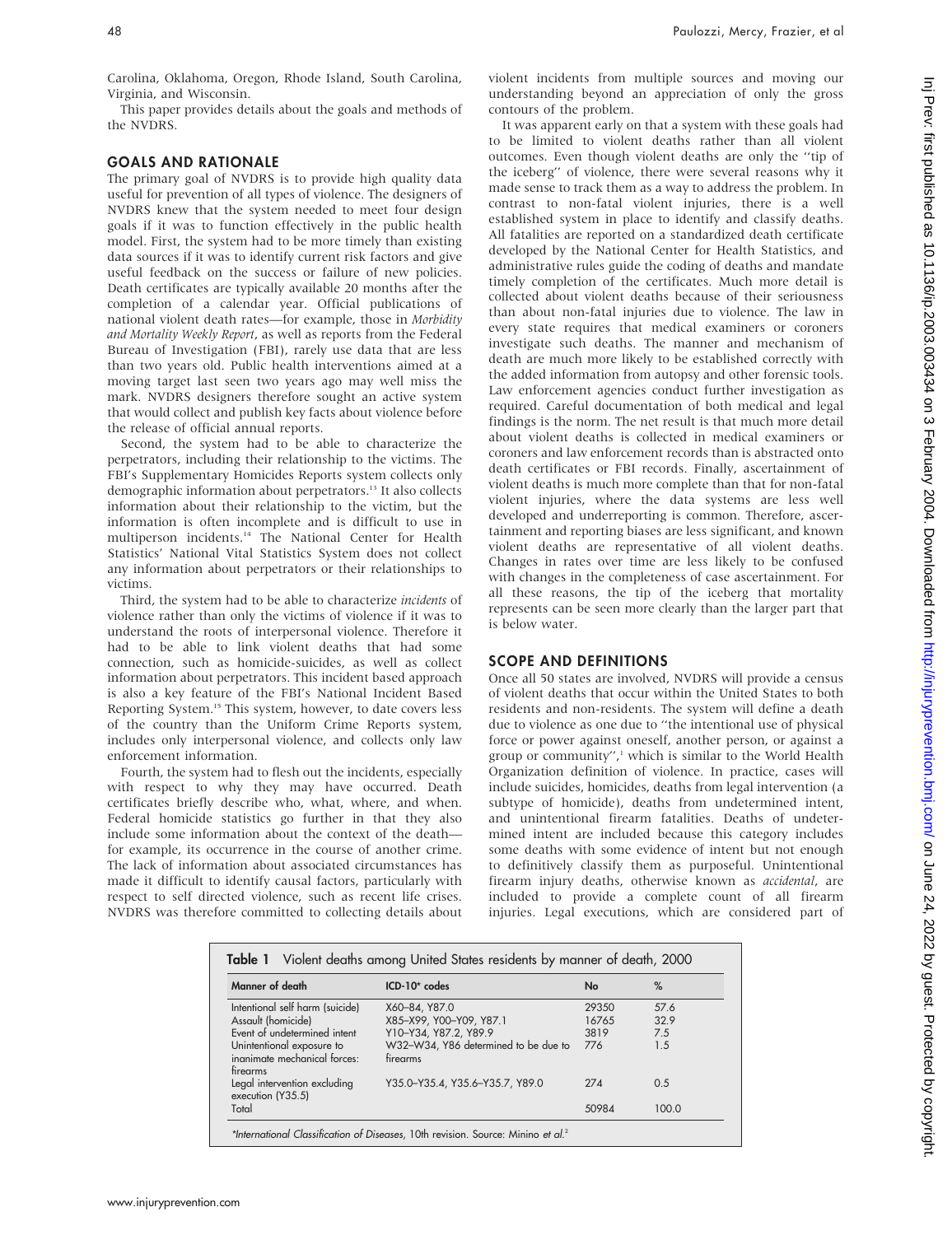deaths from legal intervention, are excluded from NVDRS. Their characteristics are different enough from other homicides as to require a separate system to adequately describe them.

The NVDRS will collect information about deaths that meet this case definition according to the underlying manner of death coded on the death certificate. In other words, the operational definitions of suicide, homicide, legal intervention, undetermined intent, and unintentional firearm injury are those used by the nosologists who code death certificates. These are not the same as the definitions used by some medical examiners and coroners for all scenarios. For example, some medical examiners or coroners will call an unintentional shooting a homicide because they define homicide literally as "the killing of a man".<sup>16 17</sup> Nosologists will code such deaths as unintentional. NVDRS will use the 10th revision of the International Classification of Diseases to code the cause of deaths. The relevant codes are shown in table 1 along with the number of deaths from each manner of death among United States residents in 2000. Special codes used for terrorism (\*U01–\*U03) will be included in NVDRS, but they were not employed for deaths in 2000. In general, NVDRS codes data elements according to the coding schemes in use by the data sources to make data collection easier.

#### SYSTEM DESIGN

The system will be coordinated and funded at the federal level but will depend on separate data collection efforts in each state managed by the state health departments. In accordance with the system's design principles, the data will be incident based rather than victim based. The record for an incident will include information about all the victims and suspects in each incident and their relationships.

To fully characterize the incidents, states will collect information about each incident from four primary data sources: death certificates, medical examiner/coroner records, law enforcement records, and crime laboratory records. Most states will find it easiest to begin data collection with death certificates because the state health department itself collects death certificates. Over 270 data elements will be collected on each incident from these four principal sources (table 2).

Over time, additional data sources that are particularly useful for specific kinds of death may be added to the system. In the first year of NVDRS, for example, some of the funded state health departments will be testing the availability and utility of data on deaths under age 18 from child fatality review teams, using a module specially designed to take advantage of the detailed information available from that source. Child fatality review teams examine the deaths of children using information from multiple sources in addition to the primary data sources used by NVDRS.

Data collection can be done either by abstraction from primary sources or by electronic transfer of data from the primary sources, whichever proves to be the more timely way to acquire the necessary detail. Data collection will be staged so that basic demographic information can be published early and more detailed information about potential causal factors can be published later. Death certificates will probably provide the earliest information, but this may not be the case in every state. It is hoped that death certificate information will be available to the health department and entered into the system within six months of death. Data from law enforcement, medical examiners, and coroners are expected to become available within 6–12 months for most cases and within 18 months for the remainder.

Data entry and transmission will initially be done using a distributed software system. Data will be collected at the state health department from the primary sources. After personal identifiers are removed, data will be uploaded to the CDC via phone/data lines on a weekly basis.

#### DATA QUALITY

Data collection practices must be consistent across states and over time to produce valid interstate comparisons and time trends. Therefore, uniform protocols for defining different manners of death will be used. All recommended data elements and response options will be defined in a users' manual, and the CDC will organize an annual coding training for staff from funded states.

To reduce the need for recoding and attendant errors of interpretation, the database fields will mimic the variables and response options from source documents, where standardized source documents are available. For example, it will be possible to transfer data without modification from death certificates to NVDRS. Similarly, efforts are underway to match up NVDRS variables relevant to medical examiner/ coroner records with developing data standards for these offices.

A full complement of data edits will operate at the point of data entry or importation. Data edits will include completeness and range edits and logic edits to detect inconsistencies between variables. Additional edits and duplication checks will be applied at the central information collection point. States will be notified immediately of errors and will be responsible for correcting them. States will be asked to have a second abstractor independently reabstract 10% of records. Program managers will be asked to review the results of such reliability checks to identify and correct problems associated with data items, incident scenarios, and abstractors.

Standardized quality measures will be calculated for each state and system-wide. They will include the percent of cases that have records available from each primary data source, the percent complete for individual variables, and measures of timeliness such as the median interval between the date of death and the date of case submission.

Data will be transmitted weekly to the CDC. Epidemiologists will review a sample of incidents routinely to identify systematic errors or inconsistencies in the data. The CDC and individual states will evaluate the national and state systems annually for sensitivity, accuracy, timeliness, acceptability, cost, and utility.

#### CONFIDENTIALITY PROTECTIONS

Data collected under the auspices of the NVDRS are part of public health practice rather than research. However, local law or practice may dictate that individual states obtain state Institutional Review Board approval. Local law or regulation may also prohibit the release of identifiers to federal agencies. Therefore, personal identifiers are not sent to the CDC. Data published by the CDC and by states will be aggregated so that individuals cannot be identified.

#### DISSEMINATION

NVDRS will put a strong emphasis on the timely collection and dissemination of surveillance results. State NVDRS offices will distribute state information to their local reporting sources and answer requests for state specific information. The CDC will actively disseminate NVDRS findings to national organizations representing the key reporting sources—for example, the National Association of Medical Examiners. States will disseminate information to their local sources such as medical examiners and coroners, law enforcement, and policy makers who need objective information to inform their decisions.

A great deal of information will be available in aggregate to the general public. An annual report will be published on the worldwide web and be available in hard copy. Plans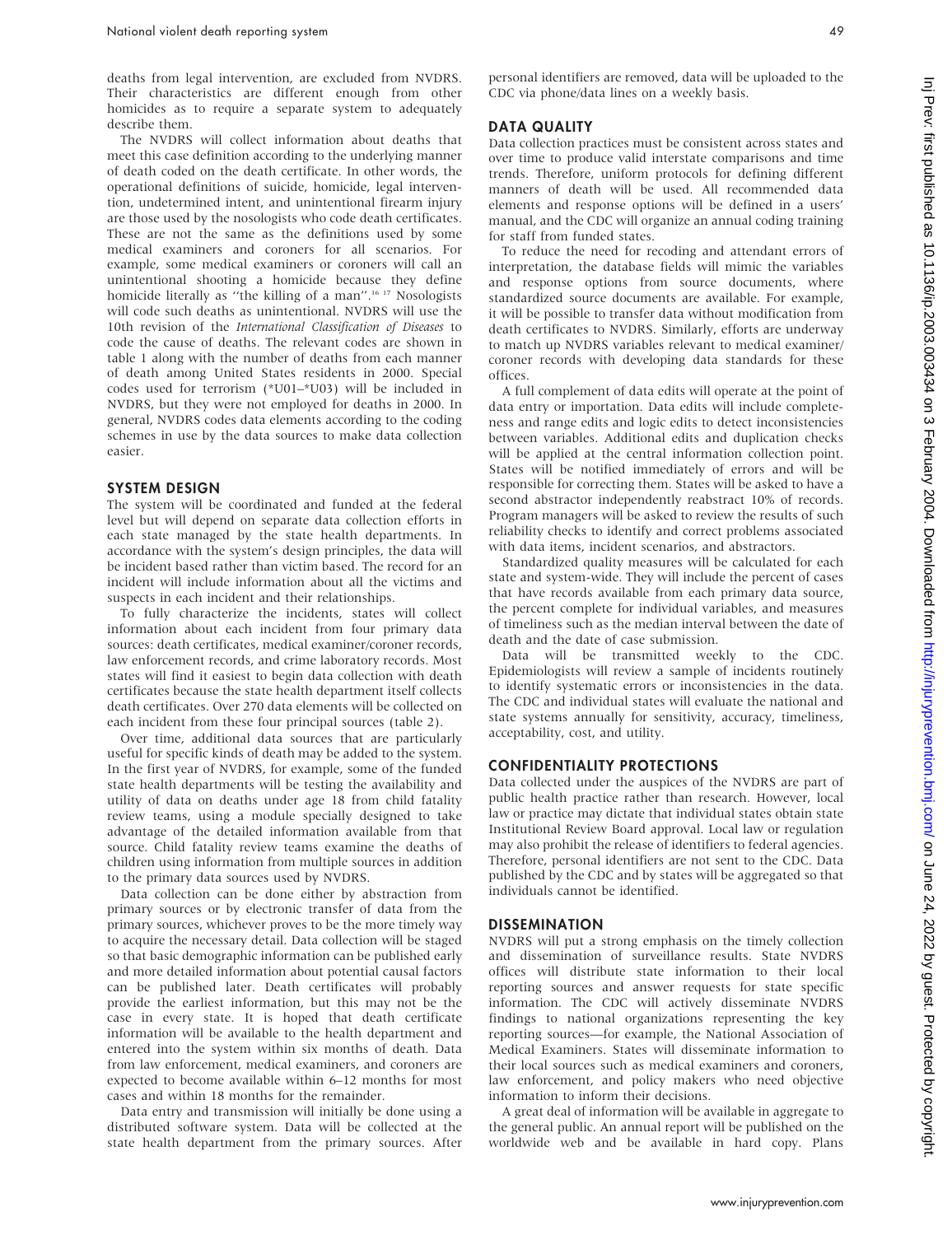#### Table 2 List of variables included in NVDRS

Incident information Incident ID number Incident status Incident narrative Number of non-fatally shot persons in incident Number of persons, weapons Person information Person type (victim or suspect) Name Social security number Age, date of birth Sex Race categories **Ethnicity** Residential address Person information (victim only) Death certificate variables: Birth place Veteran status Marital status Place of death Date of death State of death Cause of death (text) Underlying cause of death (ICD-10\* code) Multiple condition codes Autopsy performed Pregnant Manner of death Date, time of injury Type of location of incident Injured at work Injury address Survival time Education Usual occupation, industry Toxicology variables (victim only) Date, time specimens collected Alcohol testing Blood alcohol level Drug testing: Amphetamines Antidepressants Cocaine Marijuana **Opiates** Other drugs Other victim variables Number of wounds, bullets Location of wounds At person's home Homeless status Victim in custody when injured Intoxication suspected Death type Supplementary Homicide Report (SHR) SHR circumstance SHR situation SHR homicide type SHR justifiable homicide circumstance SHR victim-suspect relationship Victim-suspect relationship Victim-suspect relationship Suspect was caretaker of victim Evidence of ongoing abuse Weapon variables Weapon type Firearm variables: Firearm information known Evidence recovered (gun, bullet, casing) Firearm type Make, model Cartridge specification Caliber, gauge

Firearm serial number Firearm stolen Relationship to gun owner Gun stored locked; loaded Poison variables: Type of poison Poison code Patient drug obtained for Size of pill (mg) Number of pills (upper, lower bound) Estimated amount of liquid poison ingested (ml) Carbon monoxide source, if carbon monoxide Weapon-person table (Identifies which weapon killed the victim and which suspect used the weapon) Suicide circumstances Mental health variables: Current depressed mood Current mental health problem Diagnoses Treatment for mental illness (current, ever) Alcohol problem, substance problem Disclosed intent History of suicide attempts Precipitating circumstance: Physical health problem Intimate partner problem Other relationship problem Job problem School problem Financial problem Recent suicide of friend or family Other death of friend or family Recent criminal problem Other legal problems Perpetrator of interpersonal violence Victim of interpersonal violence Crisis in past two weeks **Other** Homicide circumstances Argument over money/property Jealousy (lovers' triangle) Intimate partner violence related Other argument, abuse, conflict Drug related Gang related Associated with another crime Type of crime; crime in progress? Justifiable homicide Hate crime Brawl (mutual physical fight) Terrorist attack Victim was a bystander Victim was a police officer on duty Victim used weapon Intervener assisting crime victim Mercy killing **Other** Unintentional circumstance (firearm death) Context: **Hunting** Target shooting Self defensive shooting Celebratory firing Loading/unloading gun Cleaning gun Showing gun to others Playing with gun Other Mechanism: Thought safety was engaged Thought unloaded: magazine disengaged Thought gun was unloaded, other Unintentionally pulled trigger

Bullet ricochet Gun defect or malfunction Fired while holstering/unholstering Dropped gun Fired while operating safety/lock Gun mistaken for toy **Other** Child fatality review (CFR) module Incident variables Scene investigation by law enforcement; coroners/medical examiners Witnesses to incident; child witnesses Victim variables CFR records available on victim Household information: Type of residence New placement Adults in household (relationship to victim) Other children in household Intimate partner violence in household Substance abuse in household Primary caregivers (information collected on up to two parents or caregivers): Victim or suspect in this incident Relationship to victim Age, sex Legal custody of victim History of child maltreatment as perpetrator Previous child death Supervision at the time of incident: Supervisor relationship to victim Supervisor age, sex Quality of supervision contributed to child death Contributory factors Victim health information: Physical illness Disability (physical, developmental, sensory) Prenatal care (infants) Prenatal drug, alcohol, tobacco use (infants) Child protective services contacts: Report ever filed on victim's household If so, on whom? Any report substantiated? If yes, type: physical, sexual, and/or neglect Case opened on other children? Additional suicide circumstances: History of inpatient psychiatric treatment Taking psychiatric medication Barriers to accessing mental health care Suspect information: Suspect identified by name Arrested as perpetrator in this death Charaed Prosecuted **Convicted** Child protective services report ever filed on the suspect Ever charged with prior homicide Other prior system contacts by victim: Police, juvenile justice, healthcare system, mental health, social services, welfare, Women, Infants, and Children, Medicaid Data sources used by CFR: Coroner/medical examiner, social services/ child protective services, law enforcement, school, emergency medical service, medical, public health, mental health, juvenile justice, death certificate CFR committee decisions: CFR manner matches official manner of death CFR manner of death Action taken to change official manner? Result of action Preventable death

\*International Classification of Diseases, 10th revision.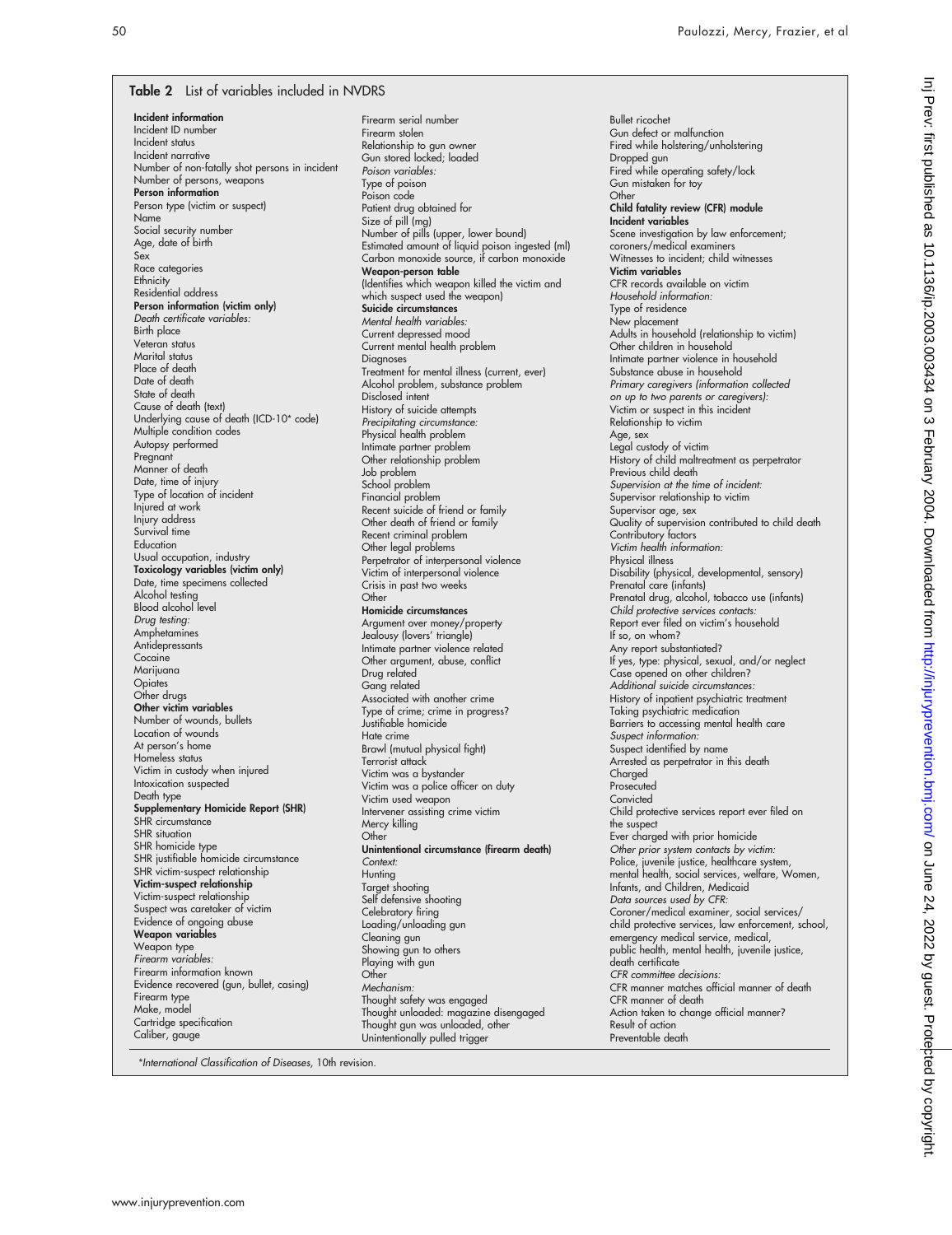eventually call for a web based, interactive system to create basic queries of aggregate data. Deaths and death rates will be available by type of violent death, type of weapon, age, sex, race, Hispanic origin, year, and state, at a minimum. For homicides, victim-suspect relationship information will also be available. Researchers and members of the general public will be given access to public use data files for investigating their topics of interest. Major NVDRS findings will also be presented at state and national forums and at an annual NVDRS scientific meeting.

#### CHALLENGES FACED BY NVDRS

Despite the importance of the problem and the wide base of support for collecting more information about it, violent death surveillance faces challenges that are in some ways unique among public health surveillance systems. As mentioned previously, there is a fundamental difficulty with the use of different case definitions: the same death may be called unintentional on a law enforcement record, homicide by a medical examiner, and undetermined on the death certificate. Different case definitions may be used even within one professional community, such as that of medical examiners.<sup>18</sup> To address this problem, NVDRS abstractors will be trained to use standard conceptual definitions for different types of violent death.

There are also more legal issues associated with violent deaths than with deaths from natural causes. The integrity of a death investigation is important, and access to law enforcement and medical examiner/coroner files may be restricted or delayed while investigations are still under way.

In addition, the sources of information on violent deaths are not traditional ones for public health surveillance systems. The sources of information for maternal mortality surveillance, for example, are almost exclusively health care institutions, organizations with which health departments typically have well established relationships. In contrast, although the situation is improving gradually, health departments typically have little experience working with law enforcement departments or medical examiners/coroners. The lack of such relationships may make data access more difficult or less timely.

An additional barrier is that many of the sources of information on violent deaths are non-centralized. Only 19 states have statewide medical examiner systems with centralized records; the remainder have county medical examiners and/or coroners.<sup>19</sup> A given state may have dozens of local law enforcement departments with which to set up data sharing agreements. Moreover, information from medical examiners/coroners and law enforcement is not standardized and may not be computerized. Time consuming abstraction from primary sources by trained abstractors will probably therefore be required. Eventually efforts to develop an electronic death certificate and efforts by the Department of Justice to develop the National Incident Based Reporting System for law enforcement information may dramatically reduce the need for data abstraction.

It is therefore unlikely that all 50 states will be able to implement NVDRS in the very near future. The hope is for incremental growth in state capacity and involvement in NVDRS over a period of years, assuming federal funding continues. One key to its continued growth will be timely demonstration of the utility of the information generated by the first states funded. Eventually, what is learned from the implementation of the NVDRS in the United States will also be useful in informing the development of violence surveillance systems in other countries as is called for by World Health Organization in the World Report on Violence and Health.<sup>1</sup> CDC is committed to the development of NVDRS and its

### Key points

- The United States Centers for Disease Control and Prevention is initiating the country's first violent death reporting system. It is based in state health departments.
- Violent deaths for this system are defined as suicides, homicides, deaths from legal intervention, deaths of undetermined intent, and unintentional firearm deaths. Deaths from terrorism will be included.
- The system is incident based rather than person based, unlike most public health surveillance systems.
- The system will link information from death certificates, coroners/medical examiners, law enforcement, and crime laboratories.
- Inclusion of toxicological studies done on decedents will be a major innovation of the system.
- The state health departments will have the option of collecting information from child fatality review committees for violent deaths in children.

potential to become an indispensable component in violence prevention.

#### ACKNOWLEDGEMENTS

We would like to acknowledge the contribution of numerous individuals outside the CDC to the conception and development of NVDRS. Investigators at the National Violent Injury Statistics System worked for years on the methods and tools of fatal violent injury surveillance. Their work gave the CDC an invaluable head start once funding for a national system became available. In particular, we would like to acknowledge the staff of the NVISS Coordinating Center at the Harvard Injury Control Research Center, especially Cathy Barber, Deb Azrael, and Mallory O'Brien.

## .....................

### Authors' affiliations

L J Paulozzi, J Mercy, L Frazier Jr, J L Annest, National Center for Injury Prevention and Control, Centers for Disease Control and Prevention, Atlanta, Georgia, USA

#### REFERENCES

- 1 Krug E, Dahlberg L, Mercy J, et al, eds. World report on violence and health. Geneva: World Health Organization, 2002.
- 2 Minino A, Arias E, Kochanek K, et al. Deaths: final data for 2000. National Vital Statistics Reports 2002;50:28–31.
- 3 National Highway Traffic Safety Administration, National Center for Statistics and Analysis. Available at: http://www-nrd.nhtsa.dot.gov/ departments/nrd-30/ncsa//fars.html (accessed on 27 February 2003).
- 4 Hankey B, Ries L, Edwards B. The Surveillance, Epidemiology, and End Results Program: a national resource. Cancer Epidemiol Biomarkers Prev 1999;12:1117–21.
- 5 Rice D, Mackenzie E. Cost of injury in the United States: a report to Congress. San Francisco, CA: Institute for Health and Aging, University of California, and the Johns Hopkins University Injury Prevention Center, 1989.
- 6 Teret S, Wintemute G, Beilenson P. The firearm fatality reporting system: a proposal. JAMA 1992;267:3073–4.
- 7 Barber C, Hemenway D, Hargarten S, et al. A ''call to arms'' for a national reporting system on firearm injuries. Am J Public Health 2000;90:1191–3.
- 8 Kellermann A, Bartolomeos K. Firearm injury surveillance at the local level. Am J Prev Med 1998;15(3S):109–12.
- 9 Withers R, Mercy J, Hargarten S. Public health: a successful paradigm applied to firearm injuries. Wisc Med J 2000;99:48–9.
- 10 Bonnie R, Fulco C, Liverman C, eds. Reducing the burden of injury: advancing prevention and treatment. Washington, DC: National Academy Press, 1999:73–4.
- 11 Harvard School of Public Health. Available: www.hsph.harvard.edu/hicrc/ nviss/index.htm (accessed on19 November 2002).
- 12 Azrael D, Barber C, Hemenway D, et al. Data on violent injury. In: Ludwig J, Cook P, eds. Evaluating gun policy: effects on crime and violence. New York: Brookings, 2002:412–38.
- 13 Federal Bureau of Investigation. Uniform crime reporting handbook. Washington, DC: US Government Printing Office, 1984.